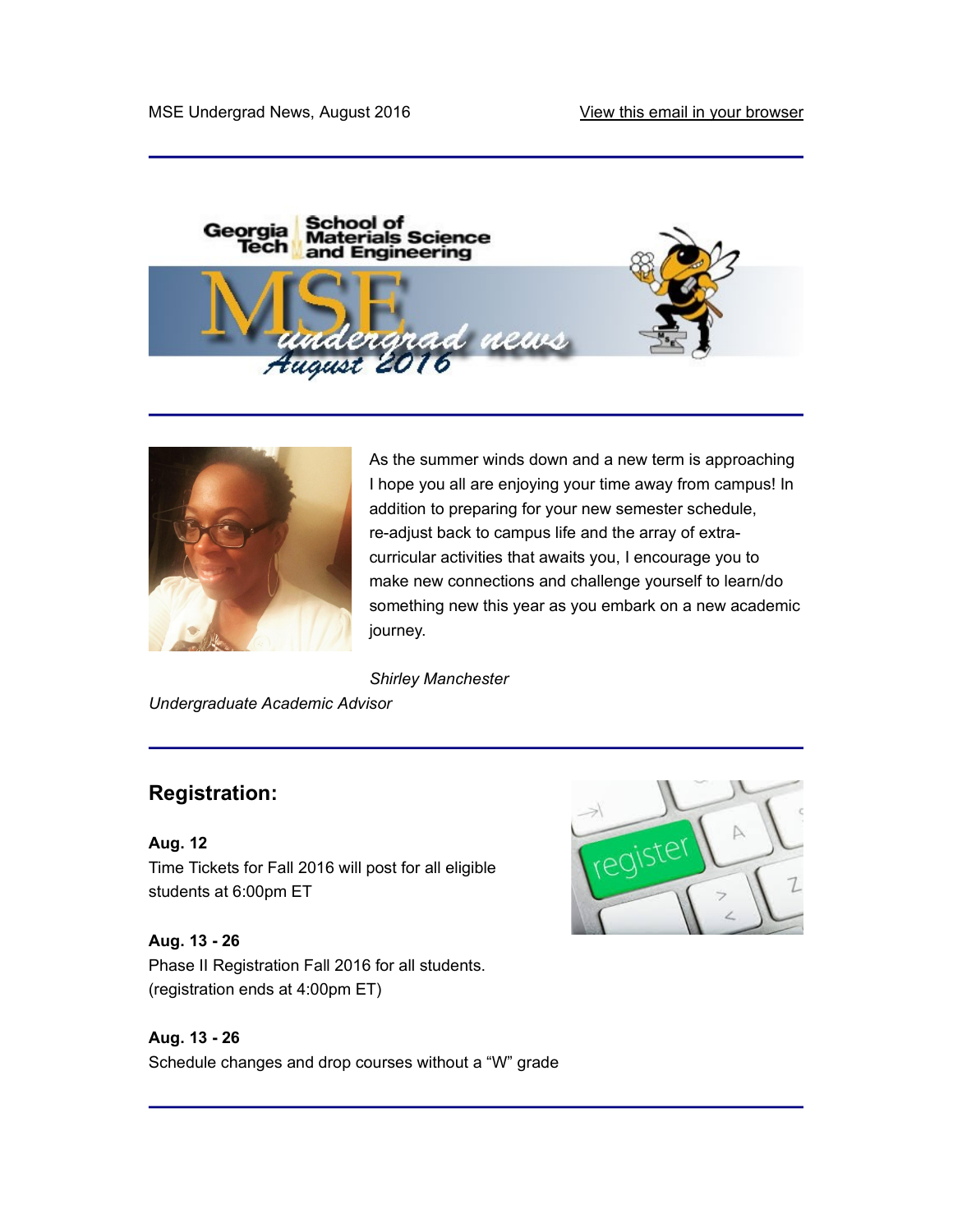

Aug. 22 - First Day of Class

Aug. 26 - Deadline for submitting online application for Fall 2016 graduation

Aug. 29 – Fall 2016 Tuition Payment Deadline

## Check your Email!

Please remember to check your "Clutter" folders for emails from MSE as often as possible so you don't miss out on important communications





## Student Printing FAQ

Student Printing Offered from OIT Every student should be familiar with the printing capabilities that are offered by OIT just for students. The base FAQ can be found here.

## Summer Classes Transfer Credit from Another College

If you've taken classes at another college this summer and want to **CALM** have the credits transferred to Tech, you'll have to request for your<br>
TRANSFER transcript(s) to be sent to the GT Registrar office so your records can be updated. These classes won't factor into your GPA calculations but will be listed as transfer credits.



# Want to Graduate? Declare A Concentration!

Juniors, you must declare a concentration as early as possible to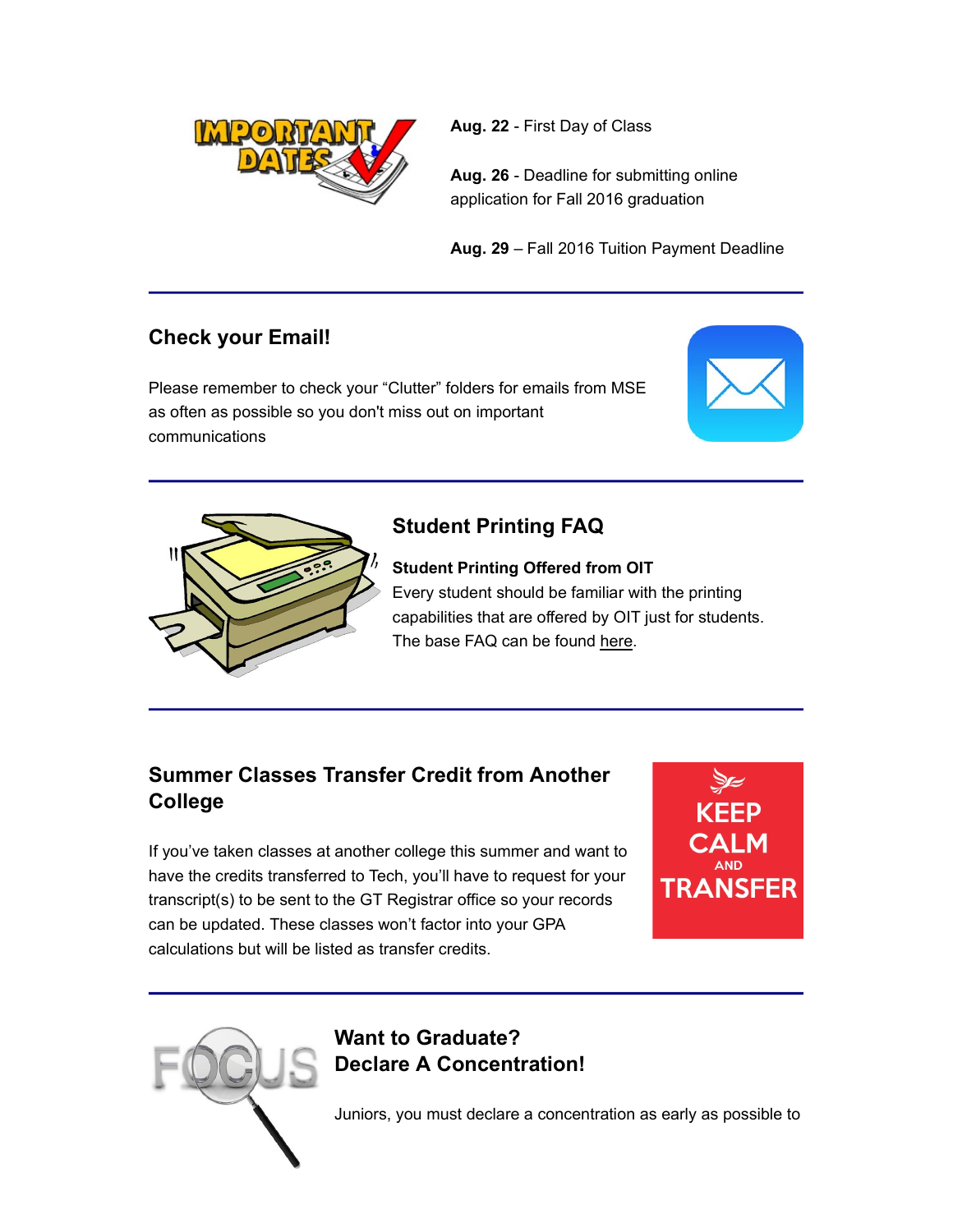be able to schedule and register for all needed classes for degree requirements. Seniors, this needs to be done before your degree audit can be complete!

#### Link to Concentration Instructions

### The Transfer Student Association

This new association aims to provide academic, personal, and social support for those transfer students. They are in need of upperclassmen mentors group to represent for MSE.

Contact: Aisan Khodaei and CC Mayra Jamiei.





#### What is Career Buzz?

It's a GT recruitment and management tool for new grads and recent alumni to access employment. For more information click here.

Career Counseling

Career Development Guide

#### Pre-Professional Programs:

Pre-Health & Pre-Teaching

Pre-Health Advising

Pre-Teaching Advising



Upcoming Career Fairs:



MSE Career Fair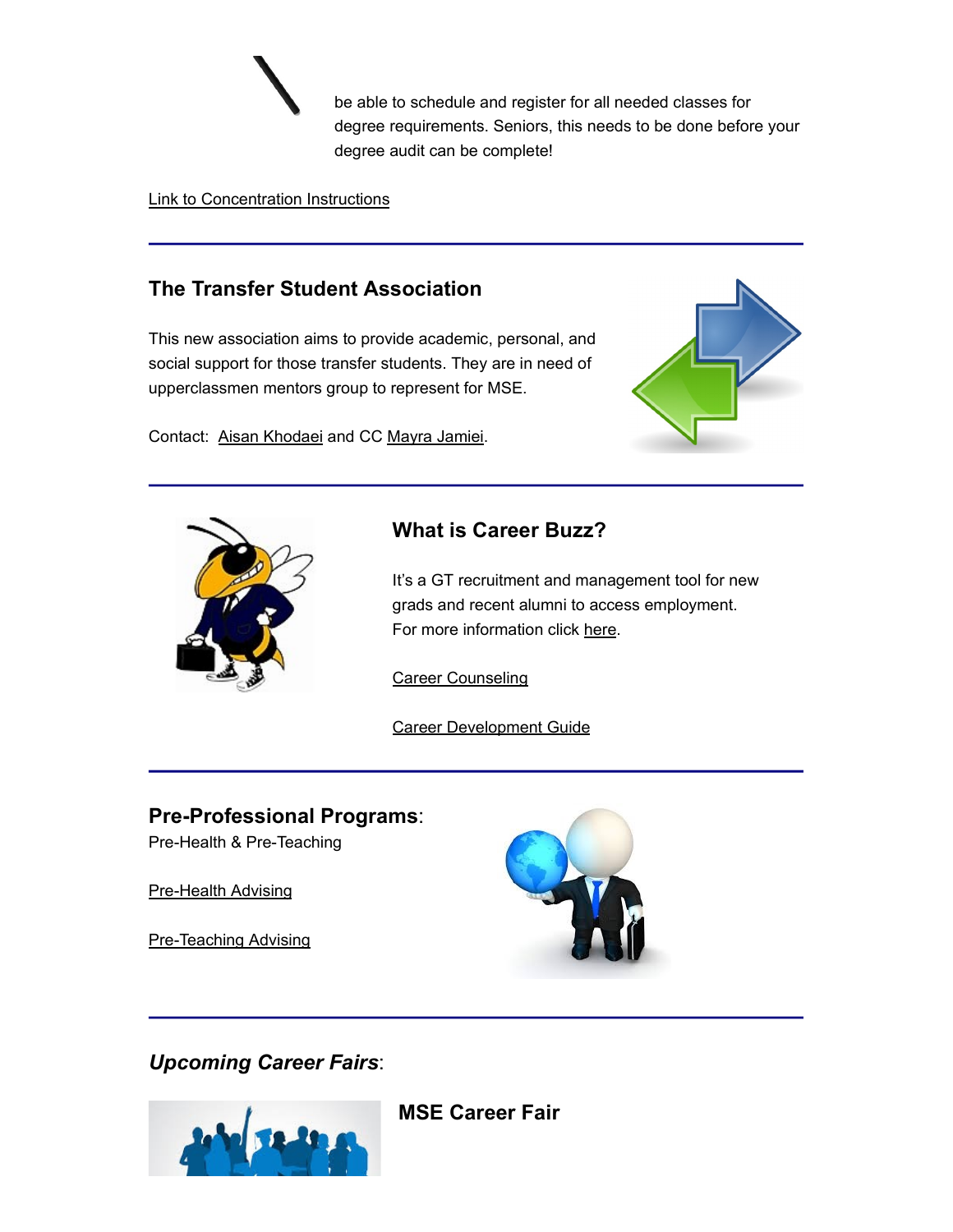

September 12, 2016, 4:00 – 9:00pm

Klaus Advanced Computing bldg. Atrium Area RSVP here

\*\*Seniors graduating fall 2016 or Spring 2017 should make an effort to attend this fair



## GT 2016 All Majors Career Fair

September 12-13, 2016 9:30am – 4:00pm Campus Recreation Center RSVP: NONE!

**Salary Calculator Tools** 

**GT Salary Offer Stats** 

#### Dress for Success

Campus Closet offers free clothing and advice on selecting appropriate attire for interviews and other professional events. Campus Closet

**Project Runway - a fun evening to meet with** recruiters and learn do's and don'ts for business attire, social etiquette, and trends for professional events and interviews.

 September 1, 6:30 p.m. - 8:00 p.m. RSVP required through CareerBuzz. (more details to come)



## Upcoming Employer Information Sessions

How Does "Work" Work? Center for Career Discovery and Development Wednesday, 8/31 at 4:30 pm Student Success Center – Clary Theater

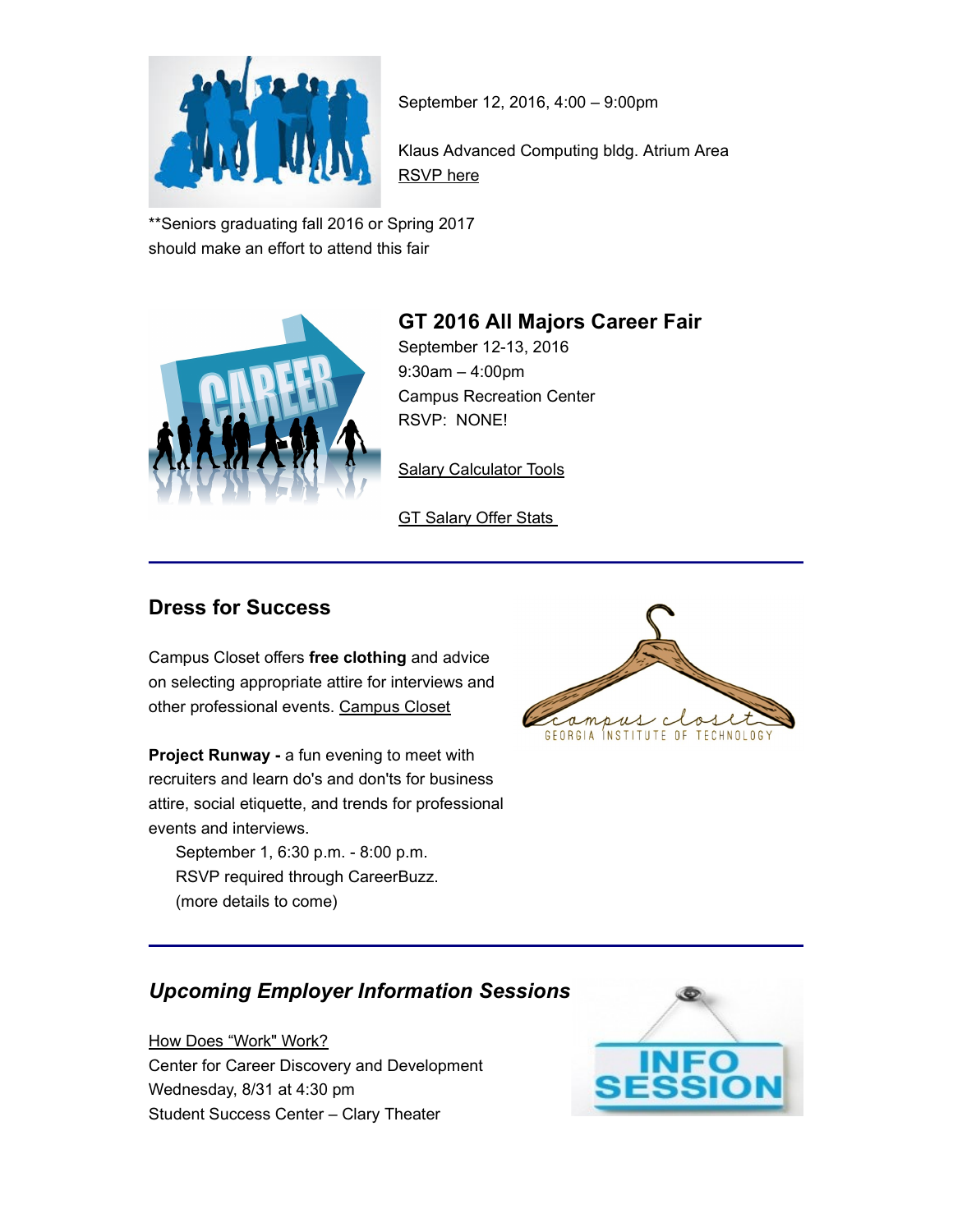All Majors

Map Out Your Job Search Process Center for Career Discovery and Development Wednesday, 8/31 at 3:30 pm Student Success Center – Clary Theater



#### MSE Ethics Requirement!

There is a mandatory Ethics requirement for the MSE degree. These course are different than the GT Ethics course options shown in the GT catalog. New SENIORS, please check your Degree Works page via Buzzport to verify you have met

this requirement. If not, and you're planning to graduate fall 2016, you will need to pick up a course in the next registration period and before the end of Phase II registration (Aug. 26, 2016).

The MSE Ethics course options are listed in your Degree Works page under Core Area "F." They are as follows: CS 4001, CS 4002, PHIL 3105, PHIL 3109, PHIL 3127, PHIL 4176, HTS 1084, HTS 3032, INTA 2030, LCC 3318, or PUBP 3600.

Courses: HTS 2084, HTS 3032, INTA 2030, and PUBP 3600 can be used to satisfy multiple requirements such, as Social Science/Humanities Electives/MSE Ethics.

Academic Coaching

Counseling Services

Tutoring Services

Study Tips

Campus Resources